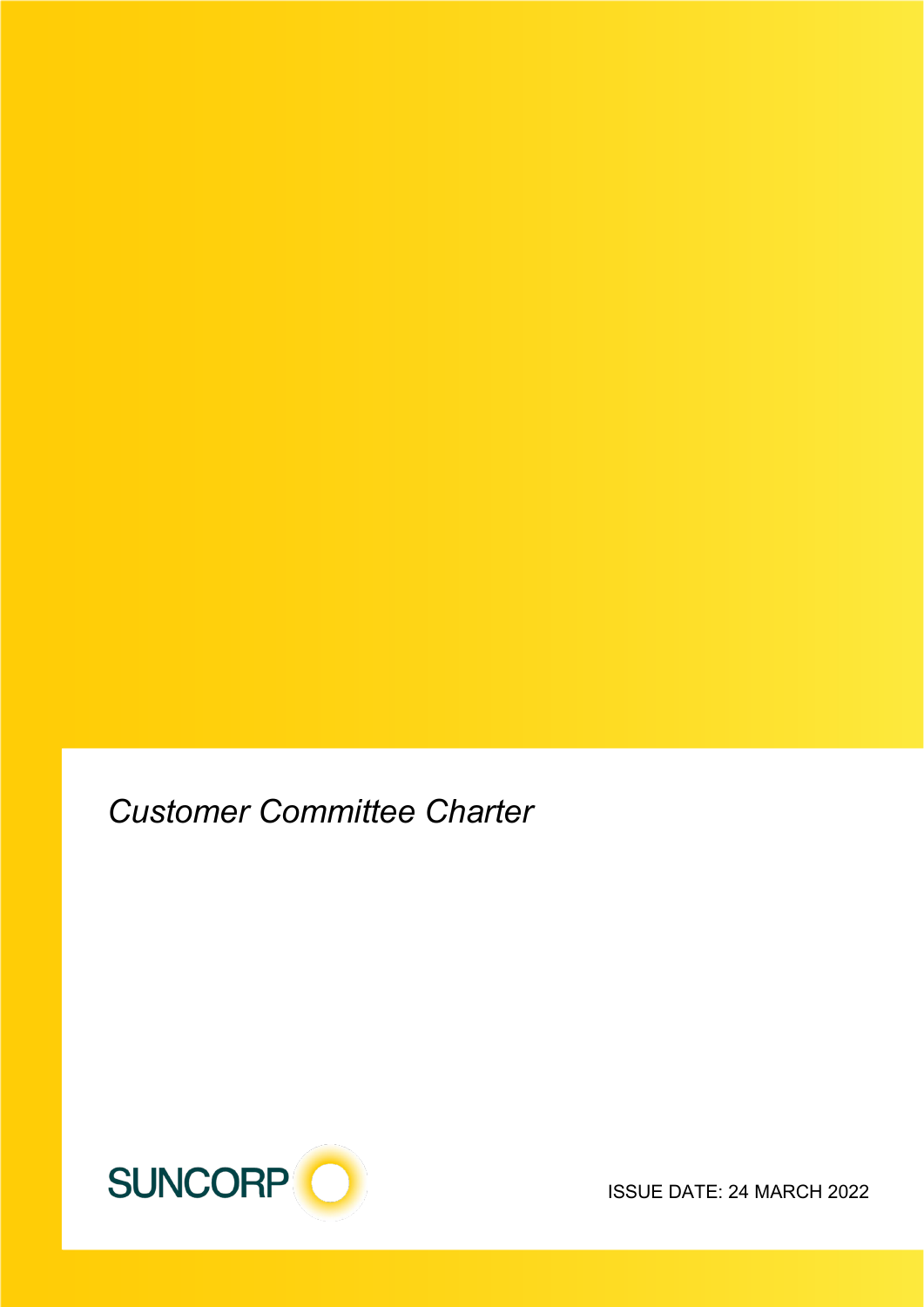### Introduction

This is the Charter of the Board Customer Committee. The Customer Committee, appointed by the Board of the Company specified in item 1 of the Schedule also operates as the Customer Committee for the Group, and performs the functions outlined in this Charter for each of the entities (if any) specified in item 2 of the Schedule except where the entity specified in item 2 of the Schedule has appointed its own Customer Committee.

It is anticipated that this Charter will evolve over time to appropriately reflect community and customer expectations as required.

### **Definitions**

The following terms have the following meanings:

"**Board**" means the board of the Company and the board of each of the entities specified in item 2 of the Schedule, except for those entities which have appointed their own Customer Committee or adopted their own Customer Committee charter.

"**Company**" means the company specified in item 1 of the Schedule.

"**Company Secretary**" means the company secretary of the Company.

"**Customer**" means a recipient of a product, service or other arrangement from the Suncorp Group.

"**Customer Advocate**" means the position of Executive General Manager Group Customer Advocate.

"**Group**" means the Company and the entities (if any) specified in item 2 of the Schedule.

"**Group Executives**" means senior executive positions directly reporting to the Group CEO & Managing Director.

"**Customer Committee**" means the Board Customer Committee of the Group.

"**Suncorp Group**" means any entity of the Suncorp Group, individually and collectively.

### Role

The role of the Customer Committee is to support the delivery of a customer-centric strategy to meet the expectations of our customers, and in doing so:

- Support the Board in promoting its collective vision of Suncorp's customer obsession aspirations and culture;
- Monitor Suncorp's approach to its customer aspirations, including providing guidance for Suncorp's approach to customer strategy and outcomes;
- Provide guidance and monitoring to balance the needs of customers, employees, shareholders, regulators and the community; and
- Monitor and guide initiatives and programs to deliver product and service value and good outcomes for customers in the short term, and to fulfil Suncorp's customer aspirations in the longer term.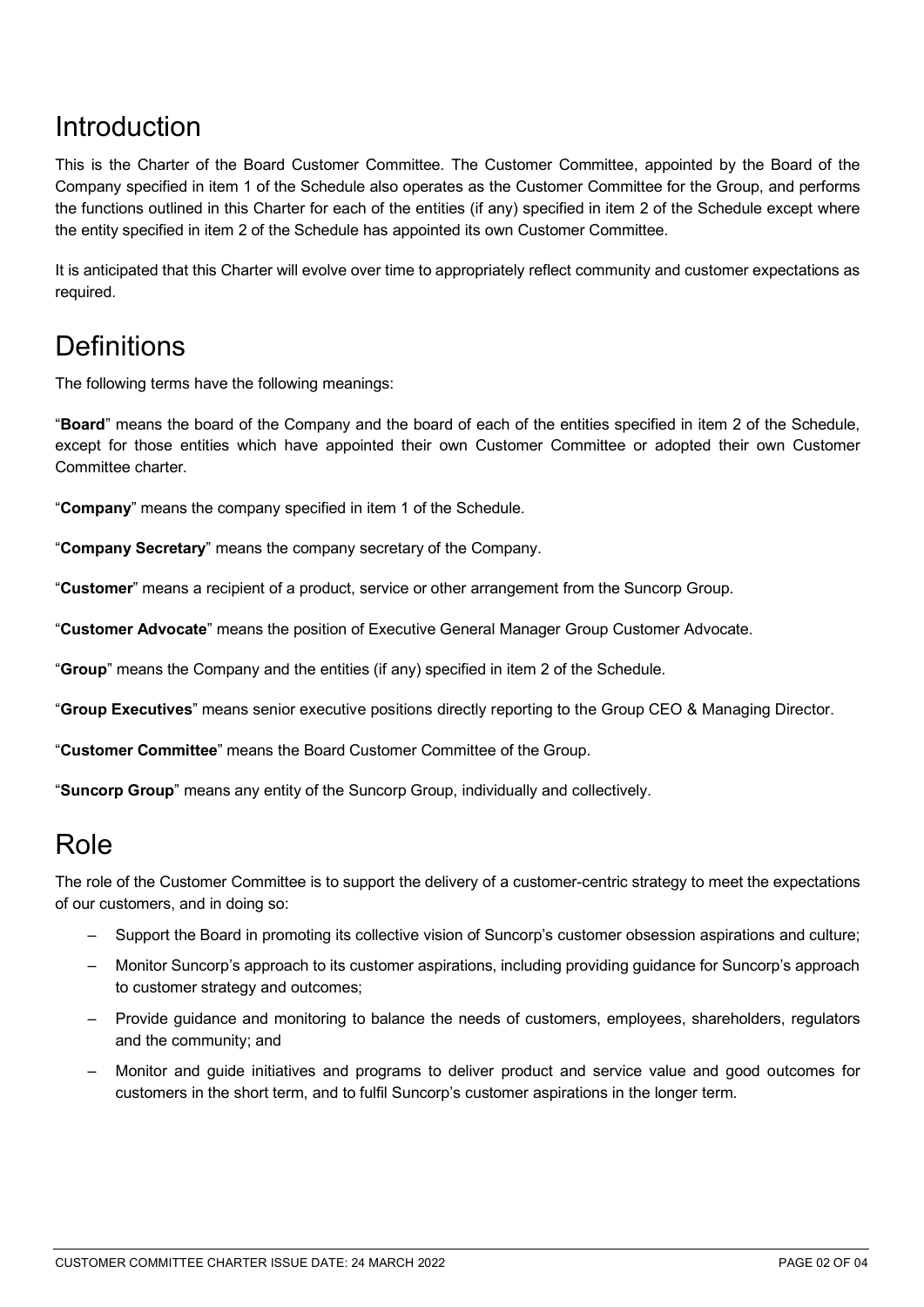## **Composition**

The Customer Committee will be appointed by the Board and shall comprise not less than three directors. All members of the Customer Committee must be non-executive directors**,** and a majority of members must be independent.

## Chairman

The Chairman of the Customer Committee will be appointed by the Board. The Customer Committee Chairman and Customer Committee membership will be confirmed annually.

## Administrative matters and procedures

Meetings shall be held at a frequency determined by the Customer Committee. Special meetings may be convened by the Customer Committee Chairman as required.

A quorum of any meeting will be two members or such other number determined by the Board. The agenda and supporting documentation shall be circulated to the Customer Committee members at a reasonable period in advance of each meeting.

The secretary of the Customer Committee shall be the Company Secretary, or such other person as nominated by the Board. The secretary of the Customer Committee shall circulate minutes to members of the Customer Committee and the Board as soon as practicable after each meeting.

Other members of the Board who are not Customer Committee members may attend meetings of the Customer Committee as observers and receive copies of papers. Representatives of management or any other person may attend part or all of the meeting at the invitation of the Customer Committee Chairman.

The Customer Committee has unrestricted access to Group Executives and their direct reports and senior management including the Customer Advocate in order to fulfil its role and undertake its duties.

# Reporting

The Customer Committee shall regularly update the Board in relation to Customer Committee activities and make appropriate recommendations. The Customer Committee will report in the Suncorp Group Limited Annual Report and Annual Review a summary of the material issues addressed by the Customer Committee and will attend the Annual General Meeting in readiness to respond to any questions.

The Customer Committee shall review this Charter and its continuing adequacy.

## Duties and Responsibilities

With respect to supporting the Group's focus on meeting customer and community expectations as a trusted and responsible customer-centric organisation, the Customer Committee shall monitor and measure value provided to the customer, how the Group is tracking in its aspiration to be enabled by a customer obsessed culture and whether the Group is delivering fair customer outcomes. This includes monitoring and providing guidance to Executive Management on the following topics, on behalf of the Board: